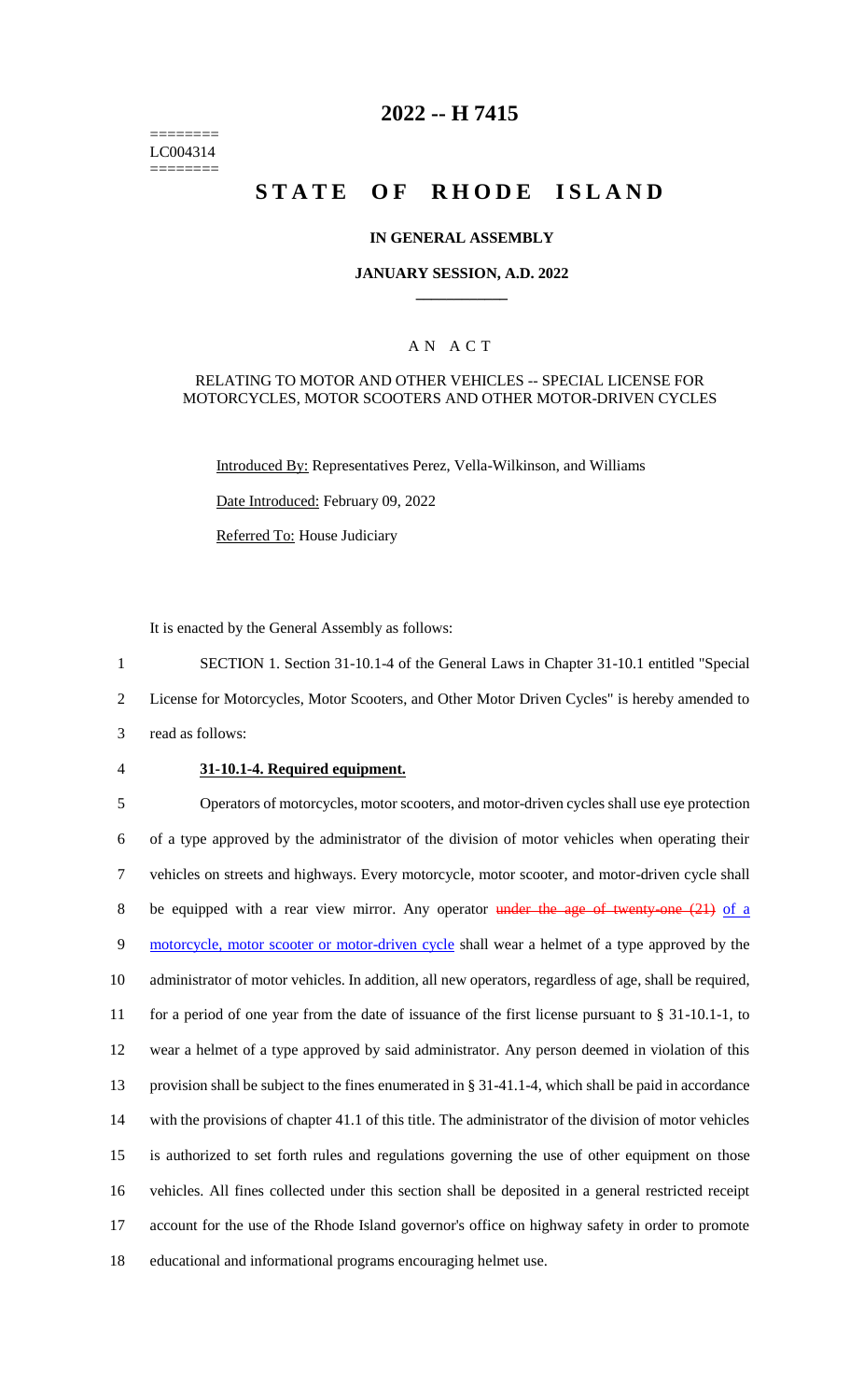|   | SECTION 2. Section 31-41.1-4 of the General Laws in Chapter 31-41.1 entitled |  |  |  |  |
|---|------------------------------------------------------------------------------|--|--|--|--|
| 2 | "Adjudication of Traffic Offenses" is hereby amended to read as follows:     |  |  |  |  |

### **31-41.1-4. Schedule of violations.**

 (a) The penalties for violations of the enumerated sections, listed in numerical order, correspond to the fines described. However, those offenses for which punishments may vary according to the severity of the offense, or punishment that requires the violator to perform a service, shall be heard and decided by the traffic tribunal or municipal court. The following violations may be handled administratively through the method prescribed in this chapter. This list is not exclusive and jurisdiction may be conferred on the traffic tribunal with regard to other violations.

- 
- VIOLATIONS SCHEDULE

| 12 | Sections of         |                                                         | Total        |
|----|---------------------|---------------------------------------------------------|--------------|
| 13 | <b>General Laws</b> |                                                         | Fine         |
| 14 | $8 - 8.2 - 2$       | DOT, DEM, or other agency and department violations     | \$85.00      |
| 15 | $24 - 10 - 17$      | Soliciting rides in motor vehicles                      | 85.00        |
| 16 | $24 - 10 - 18$      | Backing up prohibited                                   | 85.00        |
| 17 | 24-10-19            | Advertising motor vehicle for sale on state highways    | 100.00       |
| 18 | $24-10-20$          | Park and ride lots                                      | 85.00        |
| 19 | 24-12-37            | Nonpayment of toll                                      | 100.00       |
| 20 | $31 - 3 - 12$       | Visibility of plates                                    | 85.00        |
| 21 | $31 - 3 - 18$       | Display of plates                                       | 85.00        |
| 22 | $31 - 3 - 32$       | Driving with expired registration                       | 85.00        |
| 23 | $31 - 3 - 34$       | Failure to notify division of change of address         | 85.00        |
| 24 | $31 - 3 - 35$       | Notice of change of name                                | 85.00        |
| 25 | $31 - 3 - 40$       | Temporary plates - dealer issued                        | 85.00        |
| 26 | $31 - 4 - 3$        | Temporary registration $-$ twenty-day (20) bill of sale | 85.00        |
| 27 | $31 - 10 - 10$      | Rules as to armed forces license                        | 85.00        |
| 28 | $31 - 10 - 30$      | Driving on expired license                              | 85.00        |
| 29 | $31 - 10 - 32$      | Notice of change of address                             | 85.00        |
| 30 | $31 - 10.1 - 4$     | No motorcycle helmet (operator)                         | 85.00 100.00 |
| 31 | $31 - 10.1 - 5$     | Motorcycle handlebar violation                          | 85.00        |
| 32 | $31 - 10.1 - 6$     | No motorcycle helmet (passenger)                        | 85.00 100.00 |
| 33 | $31 - 10.1 - 7$     | Inspection of motorcycle required                       | 85.00        |
| 34 | 31-12-12            | Local motor vehicle ordinance                           | 85.00        |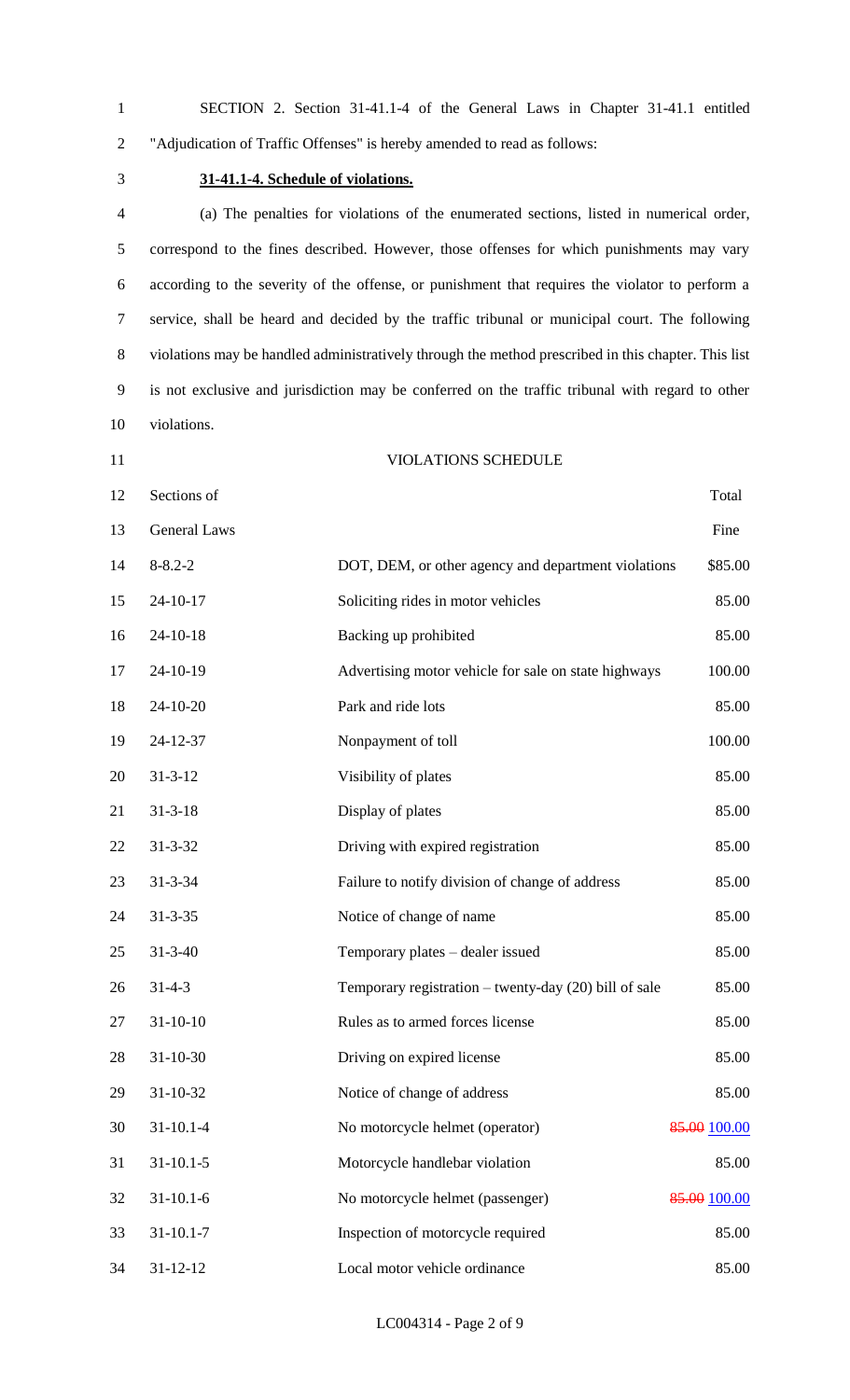| $\mathbf{1}$   | $31 - 13 - 4$    | Obedience to devices                                    | 85.00  |
|----------------|------------------|---------------------------------------------------------|--------|
| $\overline{c}$ | $31-13-6(3)(i)$  | Eluding traffic light                                   | 85.00  |
| 3              | $31 - 13 - 9$    | Flashing signals                                        | 85.00  |
| $\overline{4}$ | $31 - 13 - 11$   | Injury to signs or devices                              | 85.00  |
| 5              | $31 - 14 - 1$    | Reasonable and prudent speed                            | 95.00  |
| 6              | $31 - 14 - 3$    | Condition requiring reduced speed                       | 95.00  |
| $\tau$         | $31 - 14 - 9$    | Below minimum speed                                     | 95.00  |
| $8\,$          | $31 - 14 - 12$   | Speed limit on bridges and structures                   | 95.00  |
| 9              | $31 - 15 - 1$    | Leaving lane of travel                                  | 85.00  |
| 10             | $31 - 15 - 2$    | Slow traffic to right                                   | 85.00  |
| 11             | $31 - 15 - 3$    | Operator left of center                                 | 85.00  |
| 12             | $31 - 15 - 4$    | Overtaking on left                                      | 85.00  |
| 13             | $31-15-5(a)$     | Overtaking on right                                     | 85.00  |
| 14             | $31 - 15 - 6$    | Clearance for overtaking                                | 85.00  |
| 15             | $31 - 15 - 7$    | Places where overtaking prohibited                      | 85.00  |
| 16             | $31 - 15 - 8$    | No passing zone                                         | 85.00  |
| 17             | $31 - 15 - 9$    | One way highways                                        | 85.00  |
| 18             | $31 - 15 - 10$   | Rotary traffic islands                                  | 85.00  |
| 19             | $31 - 15 - 11$   | Laned roadway violation                                 | 85.00  |
| 20             | $31 - 15 - 12$   | Following too closely                                   | 85.00  |
| 21             | $31 - 15 - 12.1$ | Entering intersection                                   | 100.00 |
| 22             | $31 - 15 - 13$   | Crossing center section of divided highway              | 85.00  |
| 23             | $31 - 15 - 14$   | Entering or leaving limited access roadways             | 85.00  |
| 24             | $31 - 15 - 16$   | Use of emergency break-down lane for travel             | 85.00  |
| 25             | $31 - 15 - 17$   | Crossing bicycle lane                                   | 85.00  |
| 26             | $31 - 15 - 18$   | Unsafe passing of person operating a bicycle            | 85.00  |
| 27             | $31 - 16 - 1$    | Care in starting from stop                              | 85.00  |
| 28             | $31 - 16 - 2$    | Manner of turning at intersection                       | 85.00  |
| 29             | $31 - 16 - 4$    | U turn where prohibited                                 | 85.00  |
| 30             | $31 - 16 - 5$    | Turn signal required                                    | 85.00  |
| 31             | $31 - 16 - 6$    | Time of signaling turn                                  | 85.00  |
| 32             | $31 - 16 - 7$    | Failure to give stop signal                             | 85.00  |
| 33             | $31 - 16 - 8$    | Method of giving signals                                | 85.00  |
| 34             | $31 - 16.1 - 3$  | Diesel vehicle idling rules first offense not to exceed | 100.00 |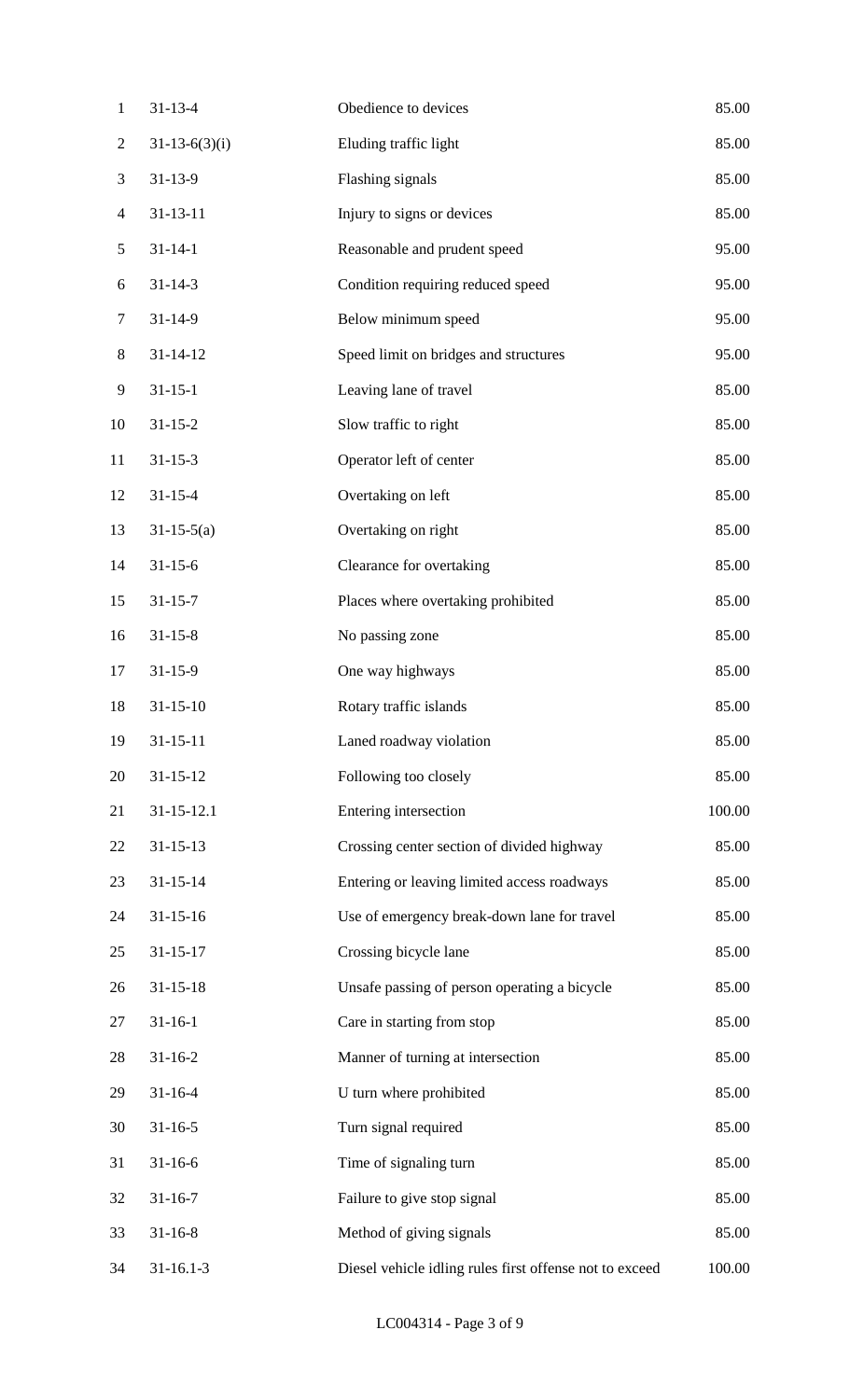| $\mathbf{1}$             |                | second and subsequent offense not to exceed                    | 500.00    |
|--------------------------|----------------|----------------------------------------------------------------|-----------|
| $\overline{c}$           | $31 - 17 - 1$  | Failure to yield right of way                                  | 85.00     |
| 3                        | $31 - 17 - 2$  | Vehicle turning left                                           | 85.00     |
| $\overline{\mathcal{A}}$ | $31 - 17 - 3$  | Yield right of way (intersection)                              | 85.00     |
| 5                        | $31 - 17 - 4$  | Obedience to stop signs                                        | 85.00     |
| 6                        | $31 - 17 - 5$  | Entering from private road or driveway                         | 85.00     |
| $\tau$                   | $31 - 17 - 8$  | Vehicle within right of way, rotary                            | 85.00     |
| $8\,$                    | $31 - 17 - 9$  | Yielding to bicycles on bicycle lane                           | 85.00     |
| 9                        | $31 - 18 - 3$  | Right of way in crosswalks first violation                     | 85.00     |
| 10                       |                | second violation or any subsequent violation                   | \$100.00  |
| 11                       | $31 - 18 - 5$  | Crossing other than at crosswalks                              | 85.00     |
| 12                       | $31 - 18 - 8$  | Due care by drivers                                            | 85.00     |
| 13                       | $31 - 18 - 12$ | Hitchhiking                                                    | 85.00     |
| 14                       | $31 - 18 - 18$ | Right of way on sidewalks                                      | 85.00     |
| 15                       | $31 - 19 - 3$  | Traffic laws applied to bicycles                               | 85.00     |
| 16                       | $31-19-20$     | Sale of new bicycles                                           | 85.00     |
| 17                       | 31-19-21       | Sale of used bicycles                                          | 85.00     |
| 18                       | $31-19.1-2$    | Operating motorized bicycle on an interstate highway           | 85.00     |
| 19                       | 31-19.2-2      | Operating motorized tricycle on an interstate highway          | 85.00     |
| 20                       | $31 - 20 - 1$  | Failure to stop at railroad crossing                           | 85.00     |
| 21                       | $31 - 20 - 2$  | Driving through railroad gate                                  | 85.00     |
| 22                       | $31 - 20 - 9$  | Obedience to stop sign                                         | 85.00     |
| 23                       | $31 - 21 - 4$  | Places where parking or stopping prohibited                    | 85.00     |
| 24                       | $31 - 21 - 14$ | Opening of vehicle doors                                       | 85.00     |
| 25                       | $31 - 21 - 18$ | Electric vehicle charging station restriction                  | 85.00     |
| 26                       | $31 - 22 - 2$  | Improper backing up                                            | 85.00     |
| 27                       | $31 - 22 - 4$  | Overloading vehicle                                            | 85.00     |
| 28                       | $31 - 22 - 5$  | Violation of safety zone                                       | 85.00     |
| 29                       | $31 - 22 - 6$  | Coasting                                                       | 85.00     |
| 30                       | $31 - 22 - 7$  | Following fire apparatus                                       | 85.00     |
| 31                       | $31 - 22 - 8$  | Crossing fire hose                                             | 85.00     |
| 32                       | $31 - 22 - 9$  | Throwing debris on highway $-$ snow removal                    | 85.00     |
| 33                       | 31-22-11.5     | Improper use of school bus- not to exceed five hundred dollars |           |
| 34                       |                | for each day of improper use                                   | $(\$500)$ |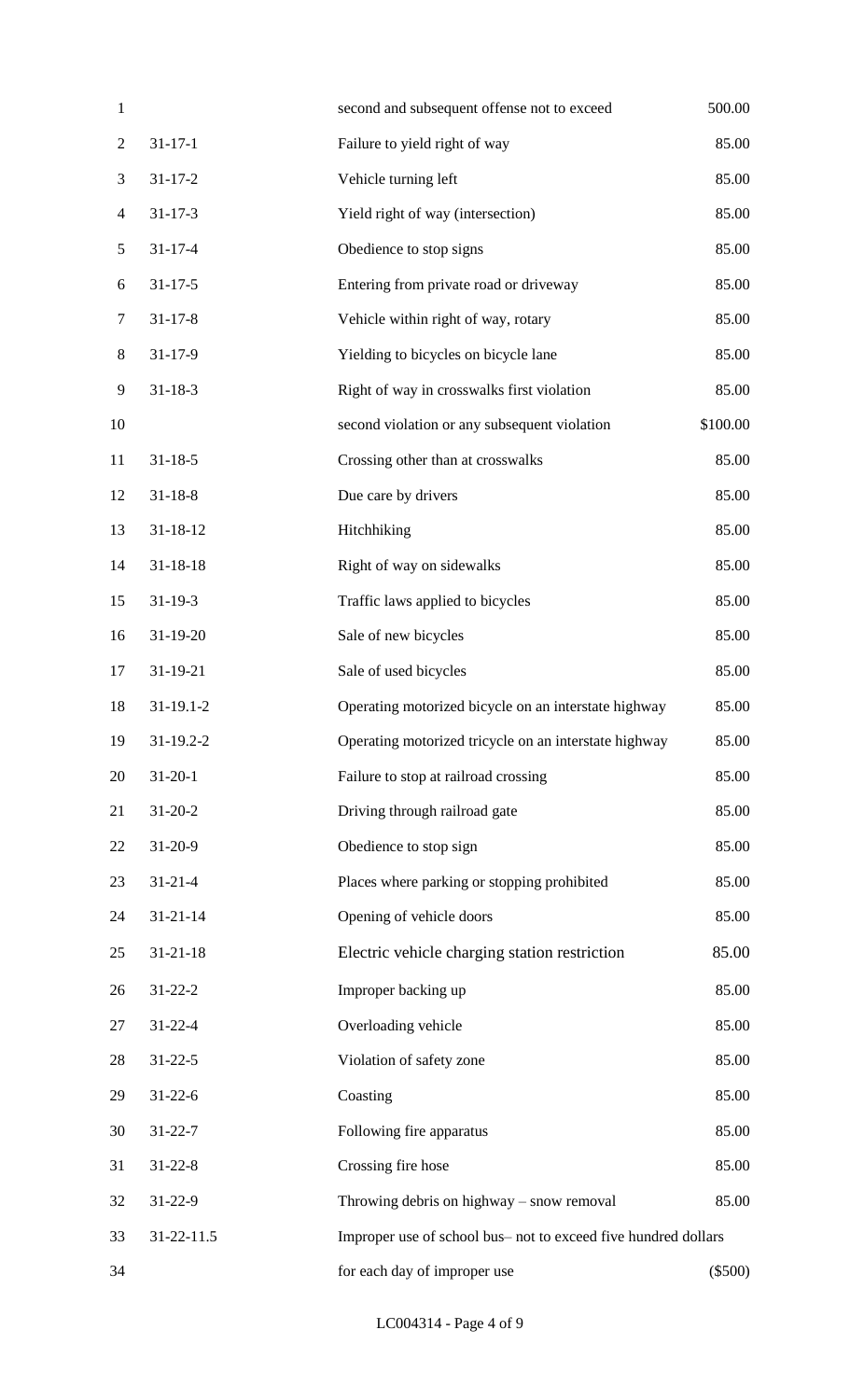| $\mathbf{1}$   | $31 - 22 - 22(a)$   | No child restraint                                             | 85.00                 |
|----------------|---------------------|----------------------------------------------------------------|-----------------------|
| $\overline{2}$ | $31 - 22 - 22(a)$   | Child restraint/seat belt but not in any rear seating position | 85.00                 |
| 3              | $31-22-22(b)$ , (f) | No seat belt $-$ passenger                                     | 40.00                 |
| $\overline{4}$ | $31 - 22 - 22(g)$   | No seat belt $-$ operator                                      | 40.00                 |
| 5              | 31-22-23            | Tow trucks $-$ proper identification                           | 275.00                |
| 6              | 31-22-24            | Operation of interior lights                                   | 85.00                 |
| 7              | $31-23-1(b)(2)$     | U.S. department of transportation motor carrier safety rules   |                       |
| 8              |                     | and regulations                                                | Not less than \$85.00 |
| 9              |                     |                                                                | or more than \$500.00 |
| 10             | $31-23-1(e)(6)$     | Removal of an "out of service vehicle" sticker                 | 125.00                |
| 11             | $31-23-1(e)(7)$     | Operation of an "out of service vehicle"                       | 100.00                |
| 12             | $31-23-2(b)$        | Installation or adjustment of unsafe or prohibited parts,      |                       |
| 13             |                     | equipment, or accessories:                                     |                       |
| 14             |                     | (first offense)                                                | 250.00                |
| 15             |                     | (second offense)                                               | 500.00                |
| 16             |                     | (third and subsequent offenses)                                | 1,000.00              |
| 17             | $31 - 23 - 4$       | Brake equipment required                                       | 85.00                 |
| 18             | $31 - 23 - 8$       | Horn required                                                  | 85.00                 |
| 19             | $31 - 23 - 10$      | Sirens prohibited                                              | 85.00                 |
| 20             | $31 - 23 - 13$      | Muffler required                                               | 85.00                 |
| 21             | 31-23-13.1          | Altering height or operating a motor vehicle with an           |                       |
| 22             |                     | altered height                                                 | 85.00                 |
| 23             | $31 - 23 - 14$      | Prevention of excessive fumes or smoke                         | 85.00                 |
| 24             | $31 - 23 - 16$      | Windshield and window stickers (visibility)                    | 85.00                 |
| 25             | $31 - 23 - 17$      | Windshield wipers                                              | 85.00                 |
| 26             | 31-23-19            | Metal tires prohibited                                         | 85.00                 |
| 27             | 31-23-20            | Protuberances on tires                                         | 85.00                 |
| 28             | 31-23-26            | Fenders and wheel flaps required                               | 85.00                 |
| 29             | 31-23-27            | Rear wheel flaps on buses, trucks, and trailers                | 85.00                 |
| 30             | 31-23-29            | Flares or red flag required over four thousand pounds          |                       |
| 31             |                     | $(4,000$ lbs.)                                                 | 85.00                 |
| 32             | 31-23-40            | Approved types of seat belt requirements                       | 85.00                 |
| 33             | 31-23-42.1          | Special mirror - school bus                                    | 85.00                 |
| 34             | 31-23-43            | Chocks required $(1 \text{ pair})$ – over four thousand pounds |                       |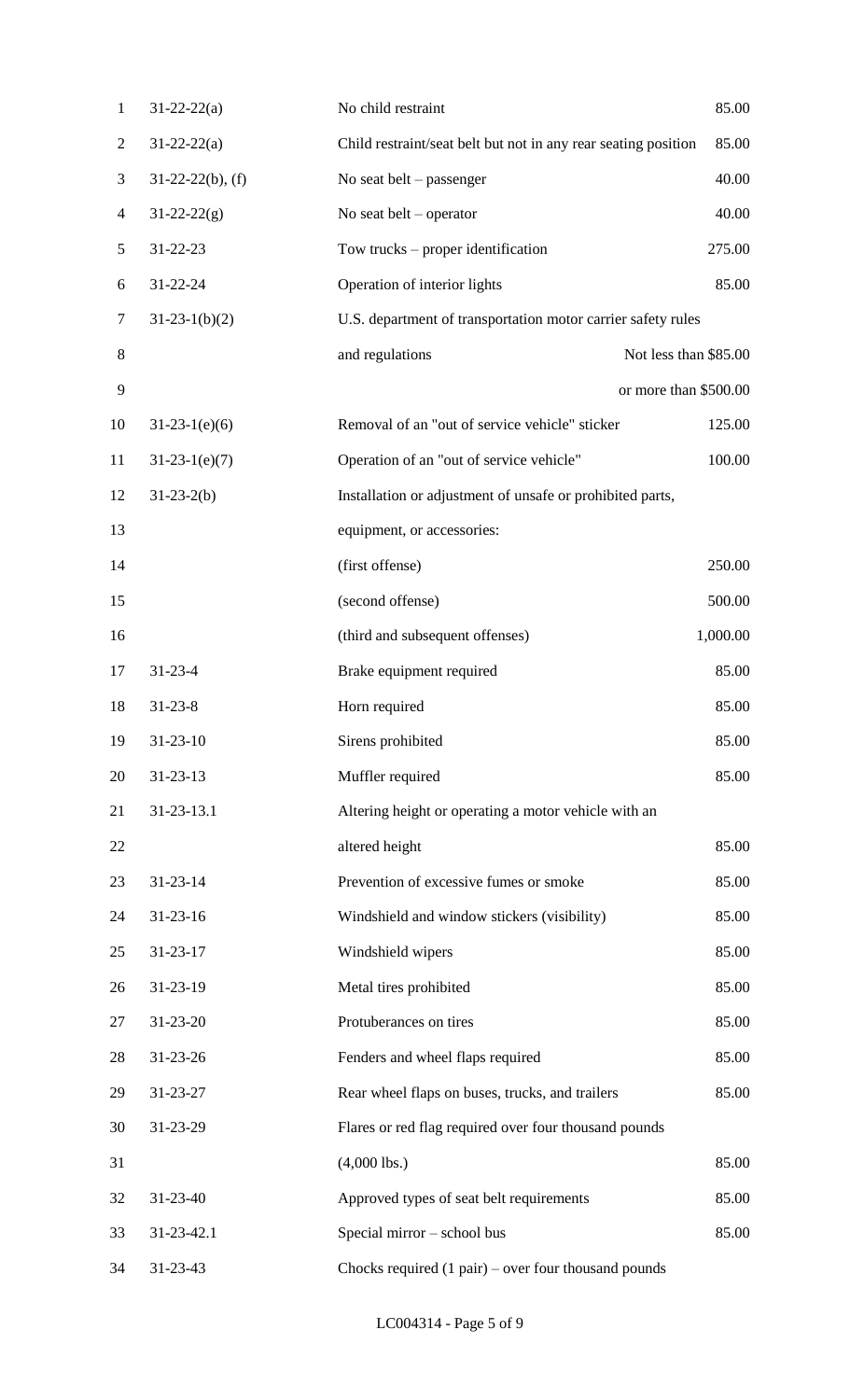| $\mathbf{1}$   |                          | $(4,000$ lbs.)                                               | 85.00    |
|----------------|--------------------------|--------------------------------------------------------------|----------|
| $\overline{2}$ | $31 - 23 - 45$           | Tire treads – defective tires                                | 85.00    |
| 3              | 31-23-47                 | Slow moving emblem required                                  | 85.00    |
| $\overline{4}$ | 31-23-49                 | Transportation of gasoline – passenger vehicle               | 85.00    |
| 5              | $31 - 23 - 51$           | Operating bike or motor vehicle wearing ear phones           |          |
| 6              |                          | (first offense)                                              | 85.00    |
| $\tau$         |                          | second offense                                               | 95.00    |
| 8              |                          | for the third and each subsequent offense                    | 140.00   |
| 9              | 31-24-1 through 31-24-54 | Times when lights required                                   | 85.00    |
| 10             | $31 - 25 - 3$            | Maximum width of one hundred and two inches (102")           |          |
| 11             |                          | exceeded                                                     | 85.00    |
| 12             | $31 - 25 - 4$            | Maximum height of one hundred sixty-two inches (162")        |          |
| 13             |                          | exceeded                                                     | 85.00    |
| 14             | $31 - 25 - 6$            | Maximum number and length of coupled vehicles                | 500.00   |
| 15             | $31 - 25 - 7$            | Load extending three feet $(3')$ front, six feet $(6')$ rear |          |
| 16             |                          | exceeded                                                     | 85.00    |
| 17             | $31 - 25 - 9$            | Leaking load                                                 | 85.00    |
| 18             | $31 - 25 - 11$           | Connections between coupled vehicles                         | 85.00    |
| 19             | $31 - 25 - 12$           | Towing chain, twelve-inch (12") square flag required         | 85.00    |
| 20             | $31 - 25 - 12.1$         | Tow truck – use of lanes                                     |          |
| 21             |                          | (first offense)                                              | 85.00    |
| 22             |                          | second offense                                               | 95.00    |
| 23             |                          | for the third and each subsequent offense                    | 100.00   |
| 24             | $31-25-14(d)(1)$         | Maximum weight and tandem axles                              | 125.00   |
| 25             | $31-25-14(d)(2)$         | Maximum weight and tandem axles                              | 125.00   |
| 26             | $31-25-14(d)(3)$         | Maximum weight and tandem axles                              | 125.00   |
| 27             | $31-25-16(c)(2)$         | Maximum weight shown in registration per thousand lbs.       |          |
| 28             |                          | overweight or portion thereof                                | 85.00    |
| 29             | $31-25-16(c)(3)$         | Maximum weight shown in registration per thousand lbs.       |          |
| 30             |                          | overweight or portion thereof.                               | 125.00   |
| 31             | $31-25-16(c)(4)$         | Maximum weight shown in registration                         | 1,025.00 |
| 32             |                          | plus per thousand pounds overweight or portion thereof       | \$125.00 |
| 33             | $31 - 25 - 17$           | Identification of trucks and truck-tractors                  |          |
| 34             |                          | (first offense)                                              | 85.00    |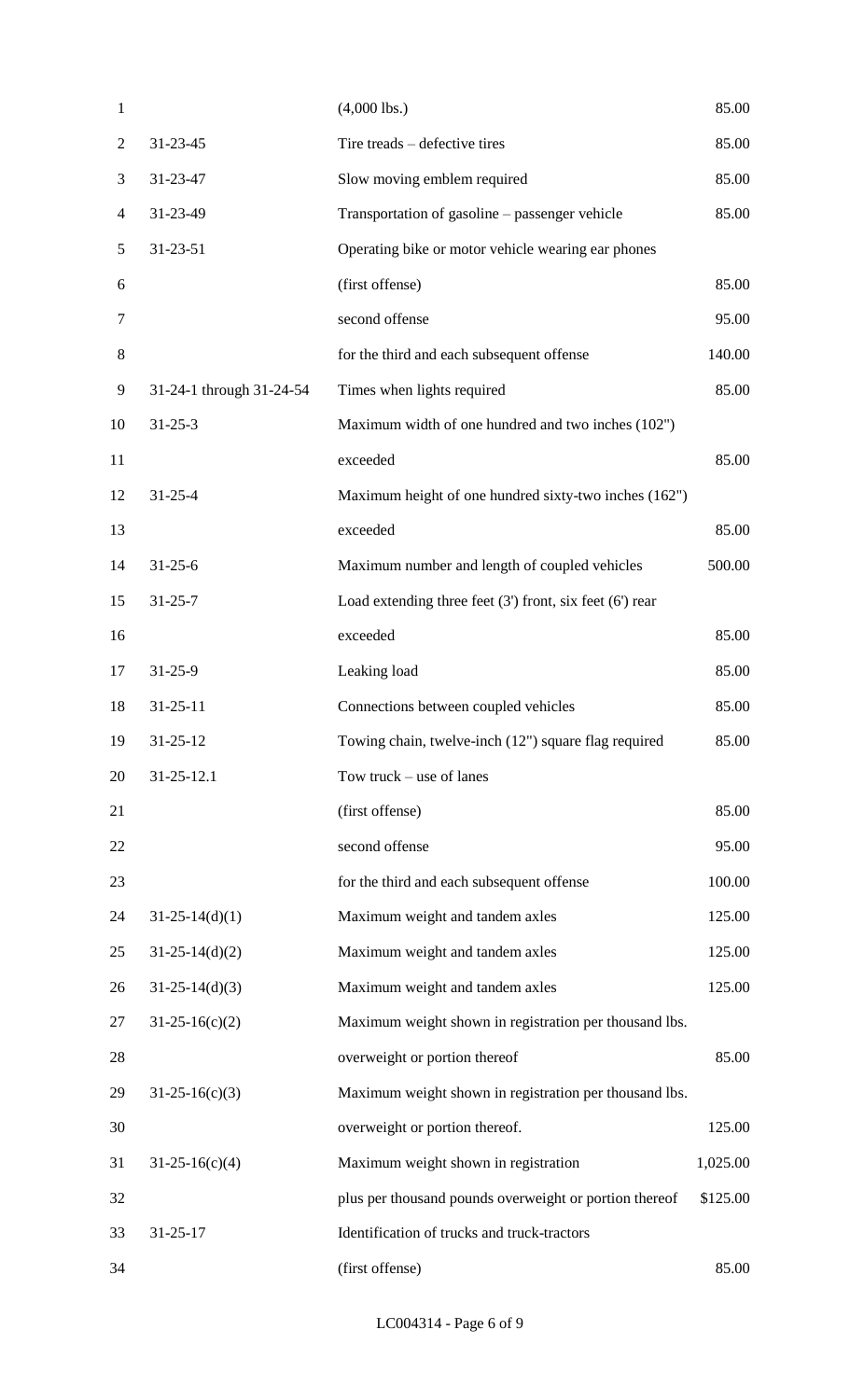| $\mathbf{1}$   |                 | (second offense)                                       | 95.00               |
|----------------|-----------------|--------------------------------------------------------|---------------------|
| $\overline{2}$ |                 | for the third and subsequent offenses                  | 125.00              |
| 3              | $31 - 25 - 24$  | Carrying and inspection of excess load limit           | 175.00              |
| 4              | $31-25-27(c)$   | Maximum axle                                           |                     |
| 5              |                 | (first offense)                                        | 3,000.00            |
| 6              |                 | not to exceed                                          | 5,000.00            |
| 7              |                 | for each and every subsequent offense                  |                     |
| 8              | $31 - 25 - 30$  | Maximum axle Pawtucket River Bridge and Sakonnet River |                     |
| 9              |                 | <b>Bridge</b>                                          |                     |
| 10             |                 | (first offense)                                        | 3,000.00            |
| 11             |                 | not to exceed                                          | 5,000.00            |
| 12             |                 | for each and every subsequent offense                  |                     |
| 13             | $31 - 27 - 2.3$ | Refusal to take preliminary breath test                | 85.00               |
| 14             | $31-28-7(d)$    | Wrongful use of handicapped parking placard            | 500.00              |
| 15             | $31-28-7(f)$    | Handicapped parking space violation:                   |                     |
| 16             |                 | First offense                                          | 100.00              |
| 17             |                 | Second offense                                         | 175.00              |
| 18             |                 | Third offense and subsequent offenses                  | 325.00              |
| 19             | $31-28-7.1(e)$  | Wrongful use of institutional handicapped parking      |                     |
| 20             |                 | placard                                                | 125.00              |
| 21             | $31 - 33 - 2$   | Failure to file accident report                        | 85.00               |
| 22             | $31 - 34 - 2$   | Proof of insurance – motor vehicle rental              | 85.00               |
| 23             | $31 - 34 - 3$   | Operation by person other than lessee                  | 85.00               |
| 24             | 31-36.1-17      | No fuel tax stamp (out-of-state)                       | 85.00               |
| 25             |                 | and not exceeding for subsequent offense               | $(\$100)$           |
| 26             | $31 - 38 - 3$   | No inspection sticker                                  | 85.00               |
| 27             | 31-38-4         | Violation of inspection laws                           | 85.00               |
| 28             | 31-41.3-15      | Automated school-zone-speed-enforcement system         | 50.00               |
| 29             | 31-47.2-6       | Heavy-duty vehicle emission inspections:               |                     |
| 30             |                 | First offense                                          | 125.00              |
| 31             |                 | Second offense                                         | 525.00              |
| 32             |                 | Third and subsequent offenses                          | 1,025.00            |
| 33             | $37 - 15 - 7$   | Littering                                              | not less than 55.00 |
| 34             |                 | not more than five hundred dollars (\$500)             |                     |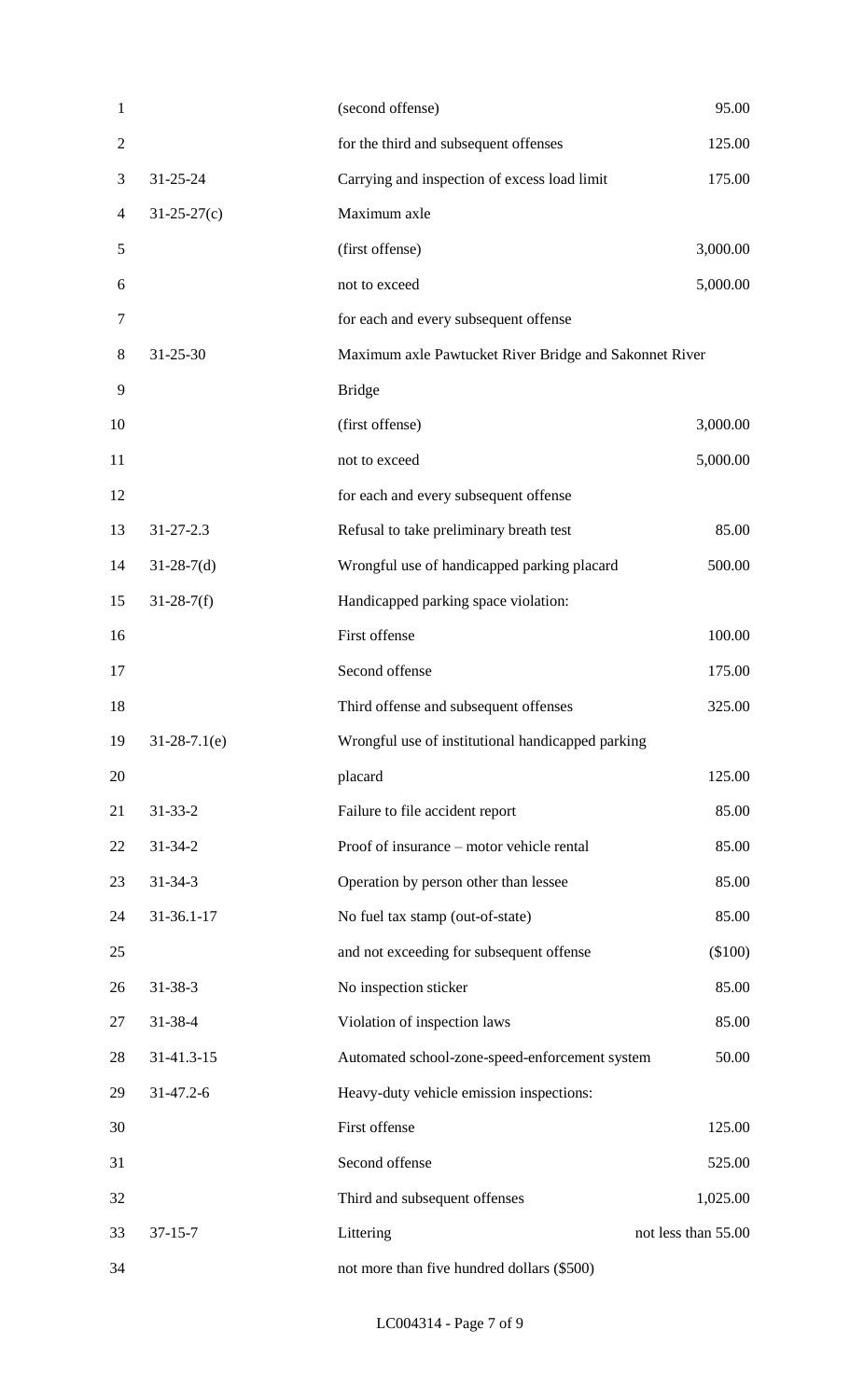| 39-12-26 |
|----------|
|          |

| 2              | <b>SPEEDING</b>                                                                | Fine    |
|----------------|--------------------------------------------------------------------------------|---------|
|                | $(A)$ One to ten miles per hour $(1-10$ mph) in excess of posted speed limit   | \$95.00 |
| $\overline{4}$ | (B) Eleven miles per hour (11 mph) in excess of posted speed limit with a fine | 205.00  |
| .5             | of ten dollars (\$10.00) per mile in excess of speed limit shall be assessed.  | minimum |

 (b) In addition to any other penalties provided by law, a judge may impose the following penalties for speeding:

 (1) For speeds up to and including ten miles per hour (10 m.p.h.) over the posted speed limit on public highways, a fine as provided for in subsection (a) of this section for the first offense; ten dollars (\$10.00) per mile for each mile in excess of the speed limit for the second offense if within twelve (12) months of the first offense; and fifteen dollars (\$15.00) per mile for each mile in excess of the speed limit for the third and any subsequent offense if within twelve (12) months of the first offense. In addition, the license may be suspended up to thirty (30) days.

 (2) For speeds in excess of ten miles per hour (10 m.p.h.) over the posted speed limit on public highways, a mandatory fine of ten dollars (\$10.00) for each mile over the speed limit for the first offense; fifteen dollars (\$15.00) per mile for each mile in excess of the speed limit for the second offense if within twelve (12) months of the first offense; and twenty dollars (\$20.00) per mile for each mile in excess of the speed limit for the third and subsequent offense if within twelve (12) months of the first offense. In addition, the license may be suspended up to sixty (60) days.

 (c) Except for a technology surcharge assessed in accordance with § 8-15-11, any person charged with a violation who pays the fine administratively pursuant to this chapter shall not be subject to any additional costs or assessments, including, but not limited to, the hearing fee established in § 8-18-4.

SECTION 3. This act shall take effect upon passage.

======== LC004314 ========